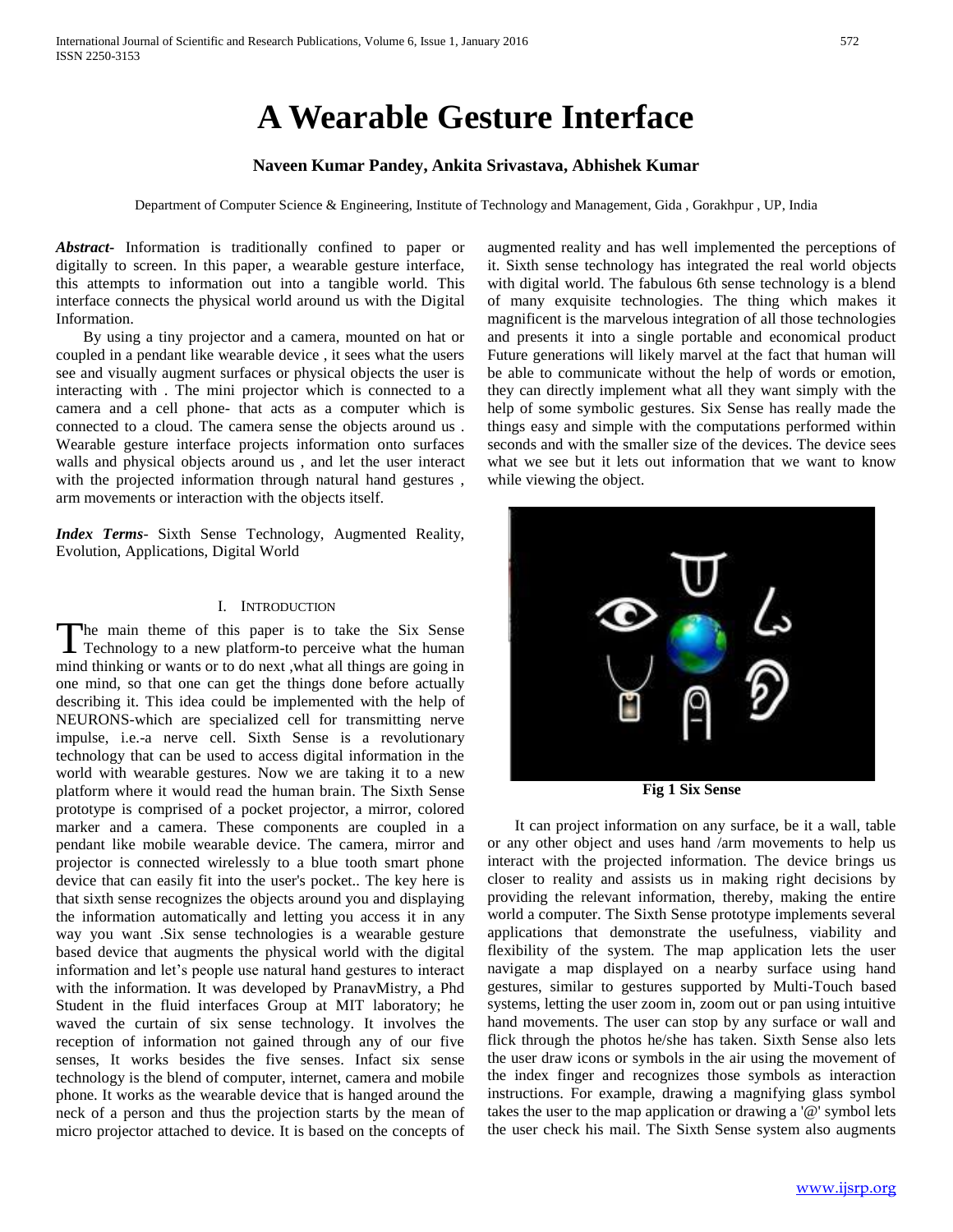physical objects the user is interacting with by projecting more information about these objects projected on them.

## II. WHAT IS SIXTH SENSE?

 Sixth Sense in scientific (or non-scientific) terms is defined as Extra Sensory Perception or in short ESP. It involves the reception of information not gained through any of the five senses. Nor is it taken from any experiences from the past or known. Sixth Sense aims to more seamlessly integrate online

information and tech into everyday life. By making available information needed for decision-making beyond what we have access to with our five senses, it effectively gives users a sixth sense.

# III. SIXTH SENSE PROTOTYPE

## **3.1Earlier Six Sense Prototype**



**Fig 3.Six Sense Prototype**

Mae's\_MIT group, which includes seven graduate students, were thinking about how a person could be more integrated into the world around them and access information without having to do something like take out a phone. They initially produced a wristband that would read a Radio Frequency Identification tag to know, for example, which book a user is holding in a store. They also had a ring that used infrared to communicate by beacon to supermarket smart shelves to give you information about products. As we grab a package of macaroni, the ring would glow red or green to tell us if the product was organic or free of peanut traces whatever criteria we program into the system. They wanted to make information more useful to people in real time with minimal effort in a way that doesn't require any

behaviour changes. The wristband was getting close, but we still had to take out our cell phone to look at the information.

That's when they struck on the idea of accessing information from the internet and projecting it. So someone wearing the wristband could pick up a paperback in the bookstore and immediately call up reviews about the book, projecting them onto a surface in the store or doing a keyword search through the book by accessing digitized pages on Amazon or Google books. They started with a larger projector that was mounted on a helmet. But that proved cumbersome if someone was projecting data onto a wall then turned to speak to friend the data would project on the friends face.

### **3.2 Recent Prototype**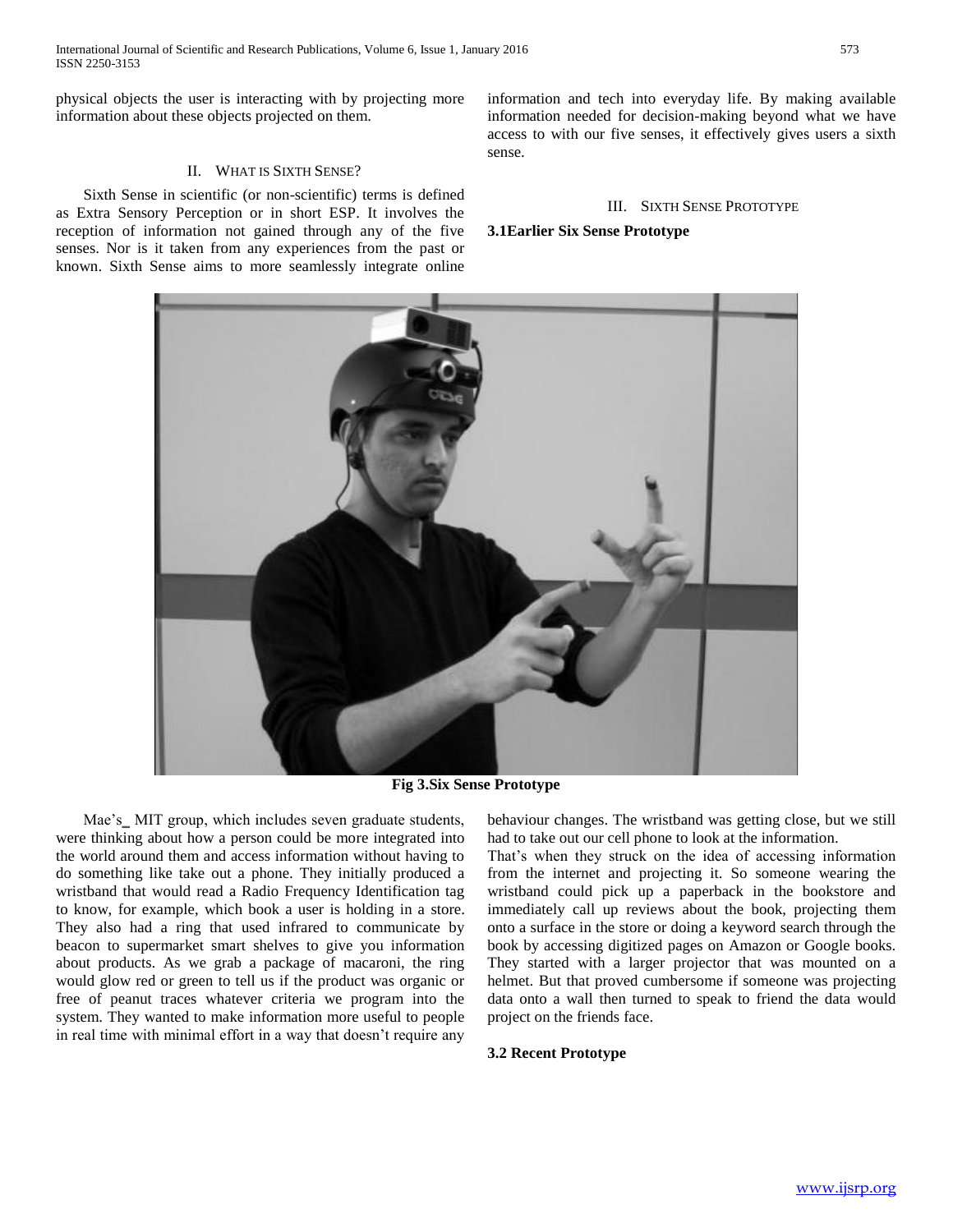

**Fig 3.2 Recent Prototype**

 Now they have switched to a smaller projector and created the pendant prototype to be worn around the neck. The Sixth Sense prototype is composed of a pocket projector, a mirror and a camera. The hardware components are coupled in a pendantlike mobile wearable device. Both the projector and the camera are connected to the mobile computing device in the user\_s pocket. We can very well consider the Sixth Sense Technology as a blend of the computer and the cell phone. It works as the device associated to it is hanged around the neck of a person and thus the projection starts by means of the micro projector attached to the device. Therefore, in course, you turn out to be a moving computer in yourself and the fingers act like a mouse and a keyboard. The prototype was built from an ordinary webcam and a battery-powered 3M projector, with an attached mirror all connected to an internet-enabled mobile phone. The setup, which costs less than \$350, allows the user to project information from the phone onto any surface walls, the body of another person or even your hand. Mistry wore the device on a lanyard around his neck, and colored Magic Marker caps on four fingers (red, blue, green and yellow) helped the camera distinguish the four fingers and recognize his hand gestures with software that Mistry created.

# IV. COMPONENTS OF SIX SENSE

 The main components of Sixth Sense Technology are as follows:

# **4.1 Camera**

 This component is present at the head of the Sixth Sense Technology pendant. The function of this camera is just like that of a human eye, the only difference being it will provide digital information. This camera is capable of capturing the images that falls within its vision and also it provides information about the objects present in front of it. The hand gestures performed by the user can be tracked with this component. Additionally, facial recognition is supported by this device. The information collected by camera is processed by the connected mobile component



**Fig 4.1 Camera**

#### **4.2 Color Markers**

 This technology makes use of four color markers: red marker, green marker, blue marker and yellow marker. The user can wear these markers at the tip of their fingers which helps the camera to track hand gestures. These gestures can perform various tasks such as painting, taking a picture and many more.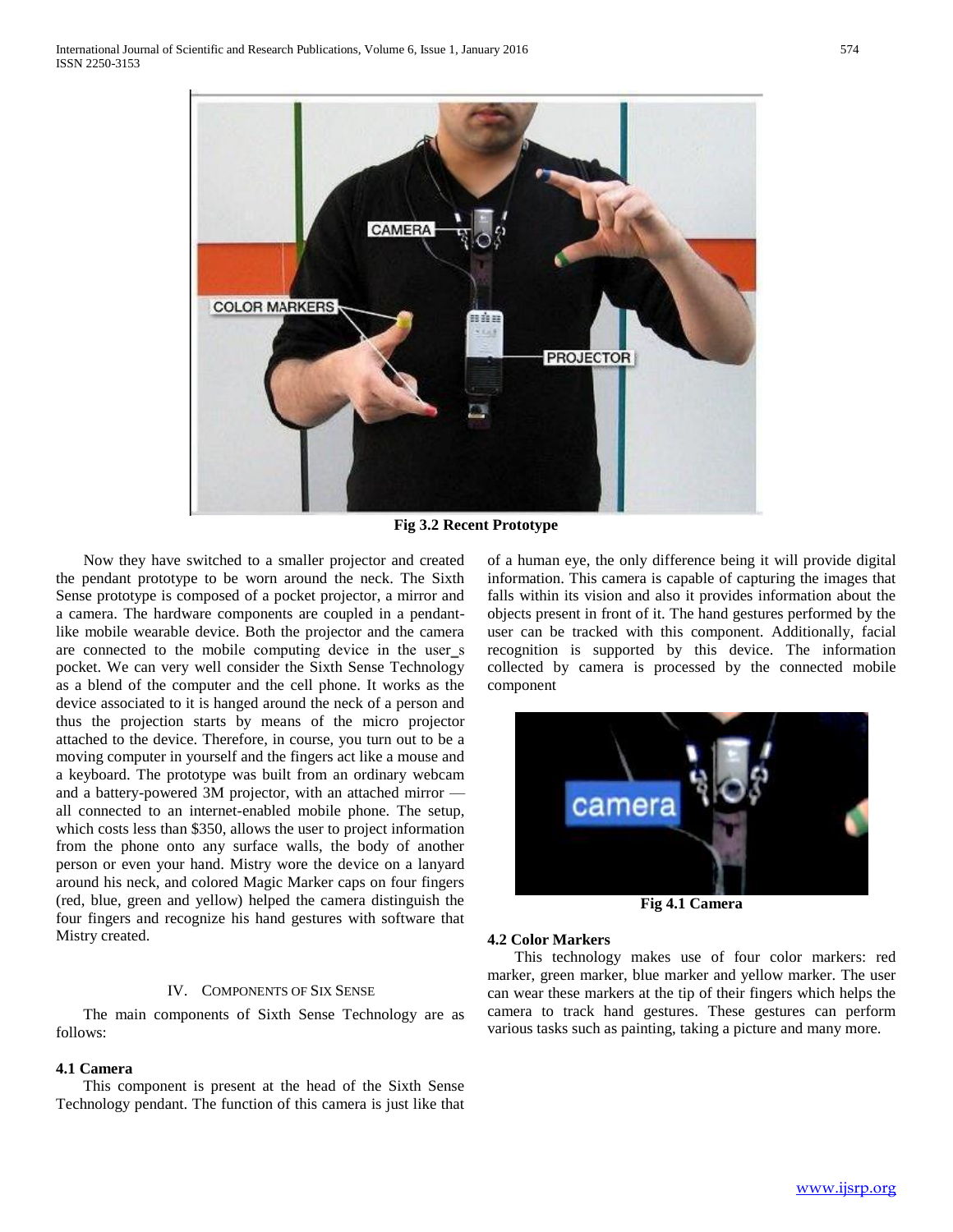

**Fig 4.2 Colour marker**

# **4.3 Mobile Component**

 One of the most important components of this technology is the mobile module. The function of this component can be carried out by any device such as smartphone, personal digital

assistant, laptop etc. as long as it is mobile and web-enabled. It is a processing engine that processes the data obtained from camera and sends the output to projector.



# **Fig4.3 Mobile component**

# **4.4 Projector**

 The projector is basically an output gadget which is used to display any information provided by the mobile component. Projector can project information on any kind of physical surface such as a wall, palm of user's hand, a paper etc. and the user can interact with it.







 The use of mirror is important as the projector dangles pointing downwards from the neck. The mirror reflects the image on to a desire surface. Thus the digital image is freed from its restriction and placed in the physical world.



**4.6 Microphone** This component is used only when the projection is to be done on a piece of paper. Microphone in form of a clip is affixed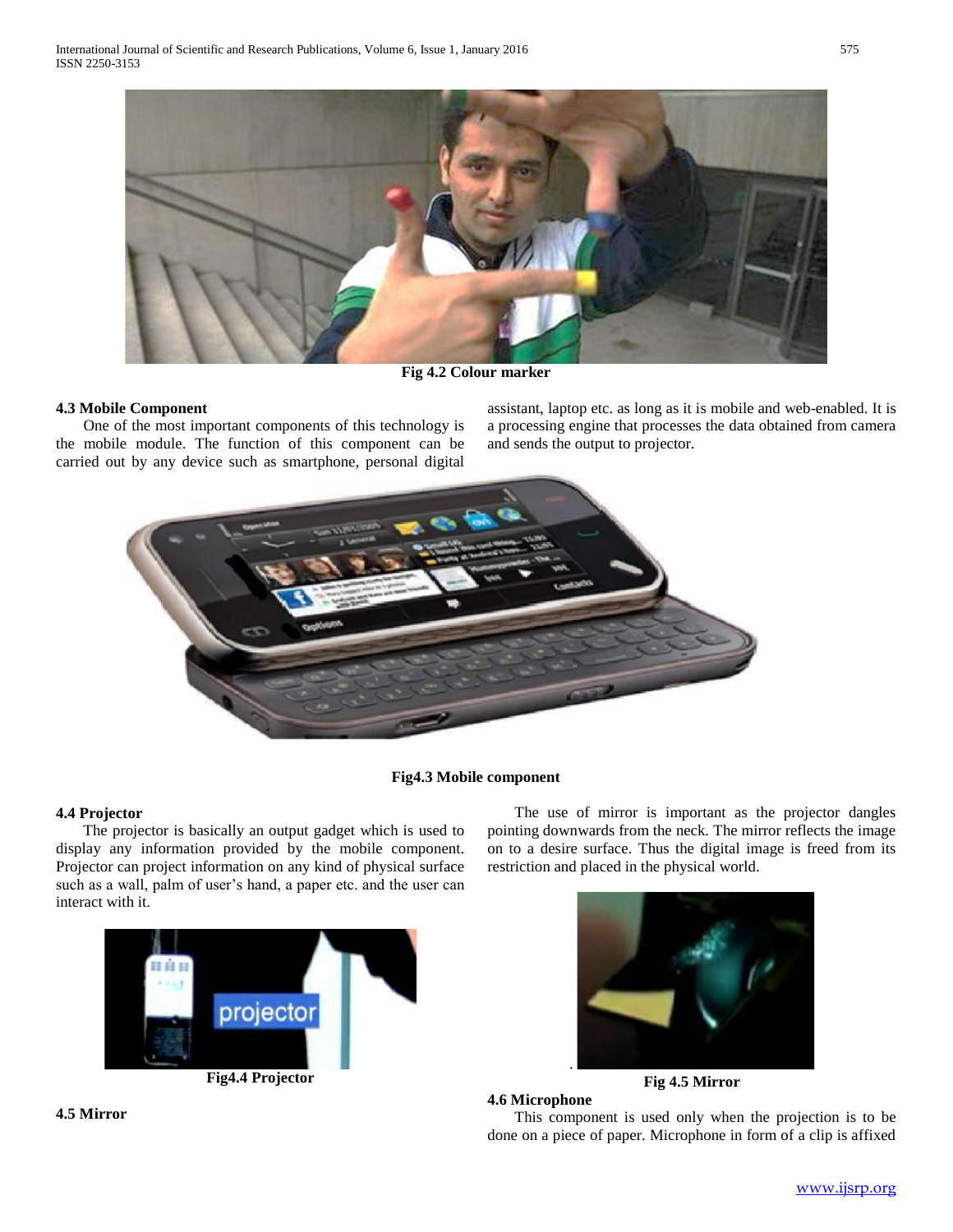on that piece of paper. The information written by user on that paper is recognized by the camera by interpreting the sound of user's touch.



**Fig 4.6 Playing Games Using Microphone**

 The camera is also capable of detecting the motion of the paper held in hand.

interacting with. A number of standard gadgets are connected including a mini projector, camera, mobile phone, microphone and a mirror. The mobile phone acts as a computer and our connection to web where all the information is stored.

# V. WORKING

 Sixth sense device analyses whatever the user is watching and it augments the surfaces and physical objects user is



**Fig 5 Working of Six Sense**

 The components in the device are managed by a mobile phone device carried by the user. The microphone and the projector are connected to the mobile phone device. The projector, projects the information enabling surfaces, walls and physical objects around the user to be used as interfaces. The microphone is trained frequently with commands; the device stores these commands which were trained by the user and executes the corresponding action through the projector.

 The user gives the input to the device and when the input is received to the microphone, the command is processed and is sent to the mobile device .The mobile device interprets the command and is passed on to the projector. The projector output is seen on the screen through the mirror for accurate projection. The tips of the user's fingers are covered with red, yellow, green and blue colored tapes. Therefore it helps the camera to recognize the hand gestures. The movements of the user's fingers recognized into gestures that acts as an interaction instruction for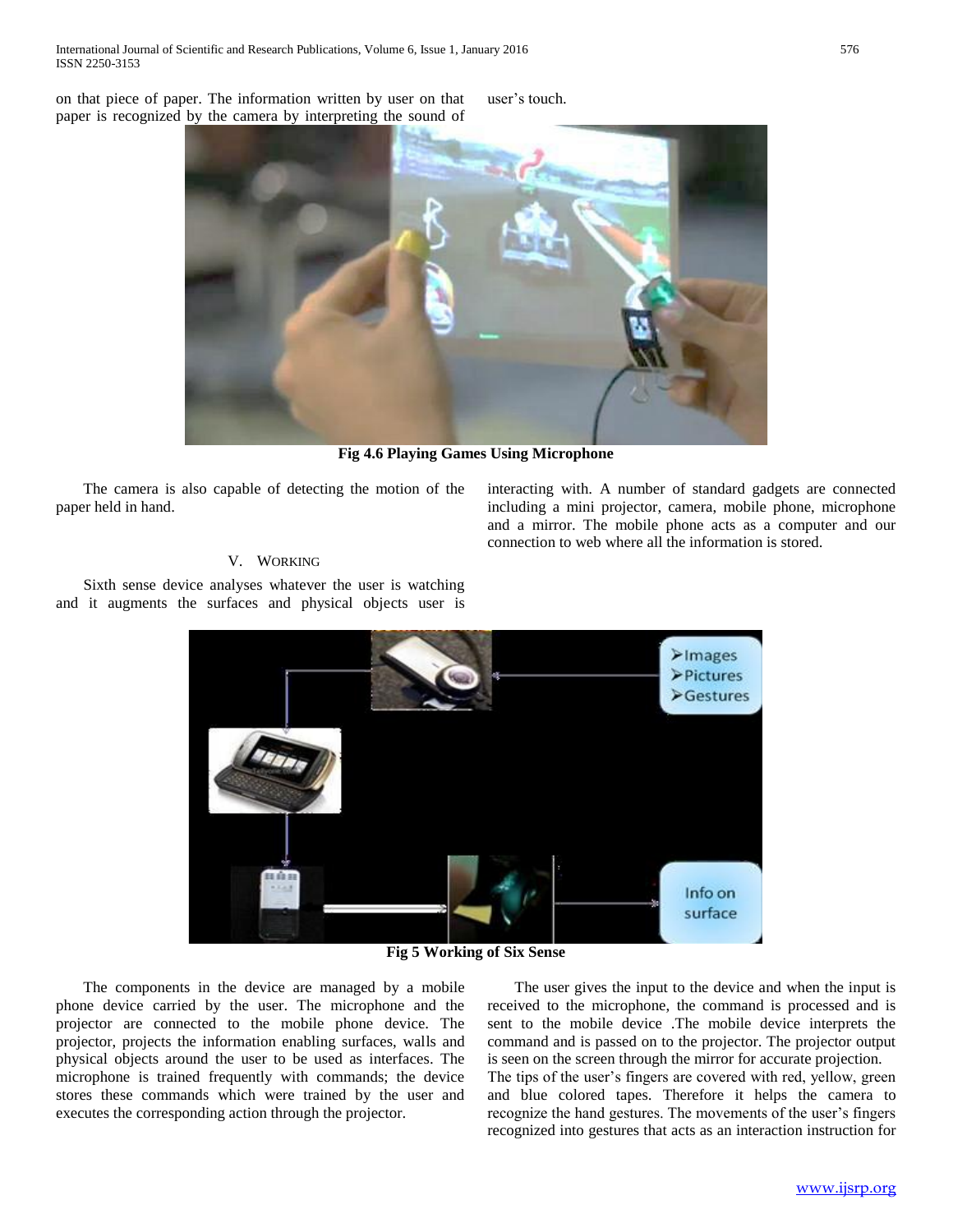International Journal of Scientific and Research Publications, Volume 6, Issue 1, January 2016 577 ISSN 2250-3153

the device. The Sixth Sense technology is a blend of computer along with a cell phone.

# VI. RELATED TECHNOLOGIES

 There are following some technologies that are related to the sixth sense technology.

### **6.1. Augmented Reality**

 It is a term for a live direct or indirect view of a physical real world environment whose elements are linked by virtual computer generated imagery.

## **6.2. Gesture Recognition**

 It is a language technology in computer science that interprets human gestures via mathematical algorithms.

# **6.3. Computer Vision**

 In Computer vision technology, the necessary information is interpreted / extracted from an image by machines.

## **6.4. Radio Frequency Identification**

 Radio Frequency Identification is an electronic tagging technology that permits the tracking, detection of tags and consequently the objects that they are attached to.

## VII. APPLICATIONS

 **7.1. Motion Capture:** The new camera was praised by majority people at the time of demonstration. The pictures can be edited, managed into galleries and shared on any interface. The data is stored inside an inbuilt storage device. At the time of using a surface, the entire data is taken into that surface and after editing, it is stored in the device.

 **7.2. Capturing Photos using Fingers:** The burden of carrying a camera and keeping it safe and sound on a trip can now be avoided by simply using the Sixth sense technology. The sixth sense computer works as a camera. By making a square with our fingers and specifying the image we want to frame, the camera takes the photo.



**Fig 7.1Capture Pictures Using Frame Gesture**

 **7.3. Check the Brand of the Product:** A product of the best brand can be chosen.

**7.2Capture Pictures Using Frame Gesture**

 **7.4. Reviewing Flight Status:** Any background can be used to project a screen, on which the status of flight can be checked by placing the ticket in front of this technology.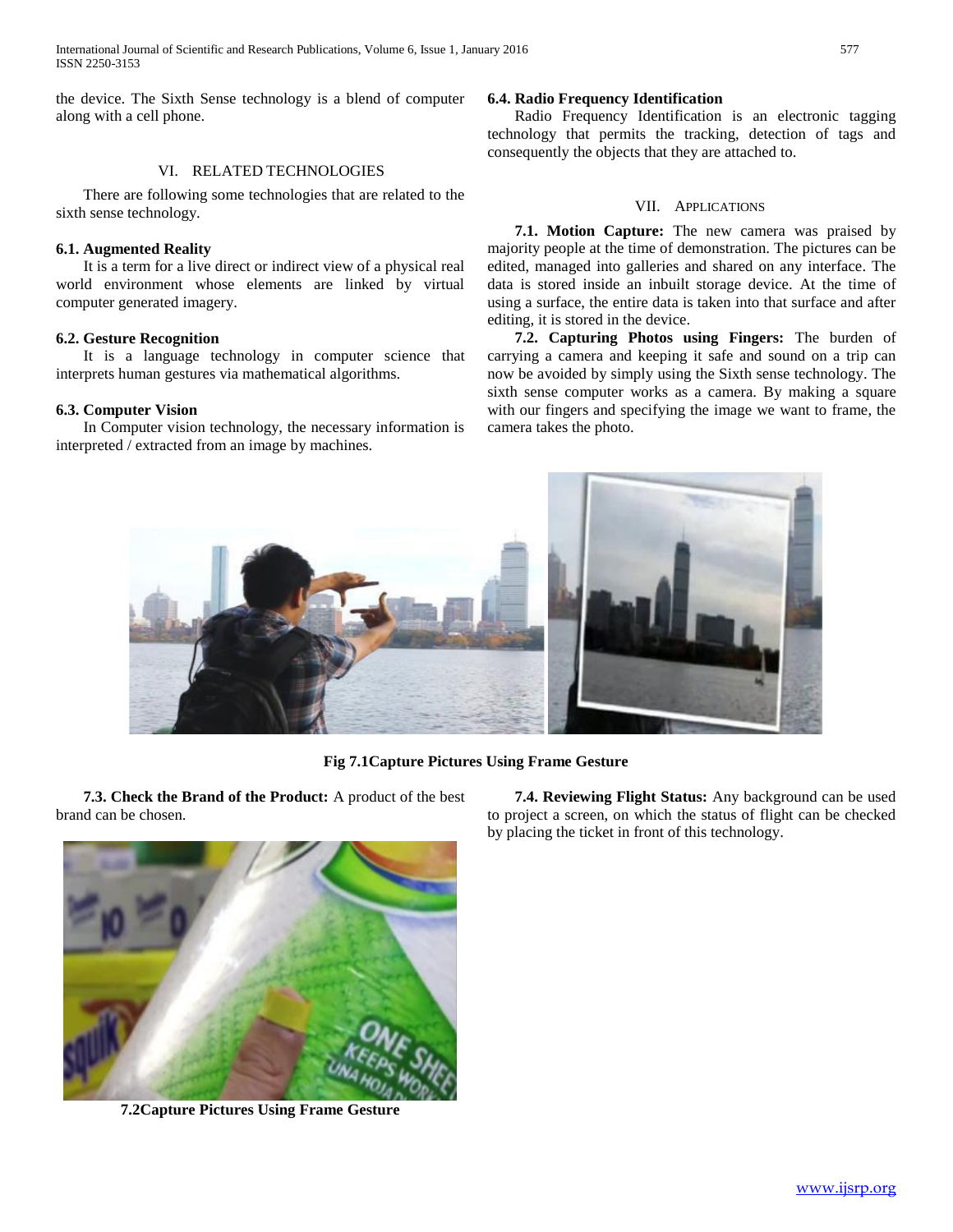International Journal of Scientific and Research Publications, Volume 6, Issue 1, January 2016 578 ISSN 2250-3153



**Fig 7.3 Reviewing Flight Status**

 **7.5. Time without watch:** Time can be viewed merely by drawing a circle on the wrist.



**Fig 7.4 Time Without Watch**

 **7.6. 3D Drawing:**Instead of physically wearing a wristwatch Provides a pencil that allows users to draw in 3D, a good way to learn for the beginners in the field of 3D modelling.

 **7.7. Call using palm as dialler:** It gives the provision of using the hand as a screen onto which the dialler is projected, using which an individual can make a call.





# **Fig 7.5 Call Using Palm**

**Fig 7.8 Zoom in Zoom out**

**7.8. Video newspaper:** It determines the news headline and the displays the appropriate video.

**7.9. Zoom in Zoom out:** It helps to view images and related things in the way one wants to see.





**Zoom in Zoom out**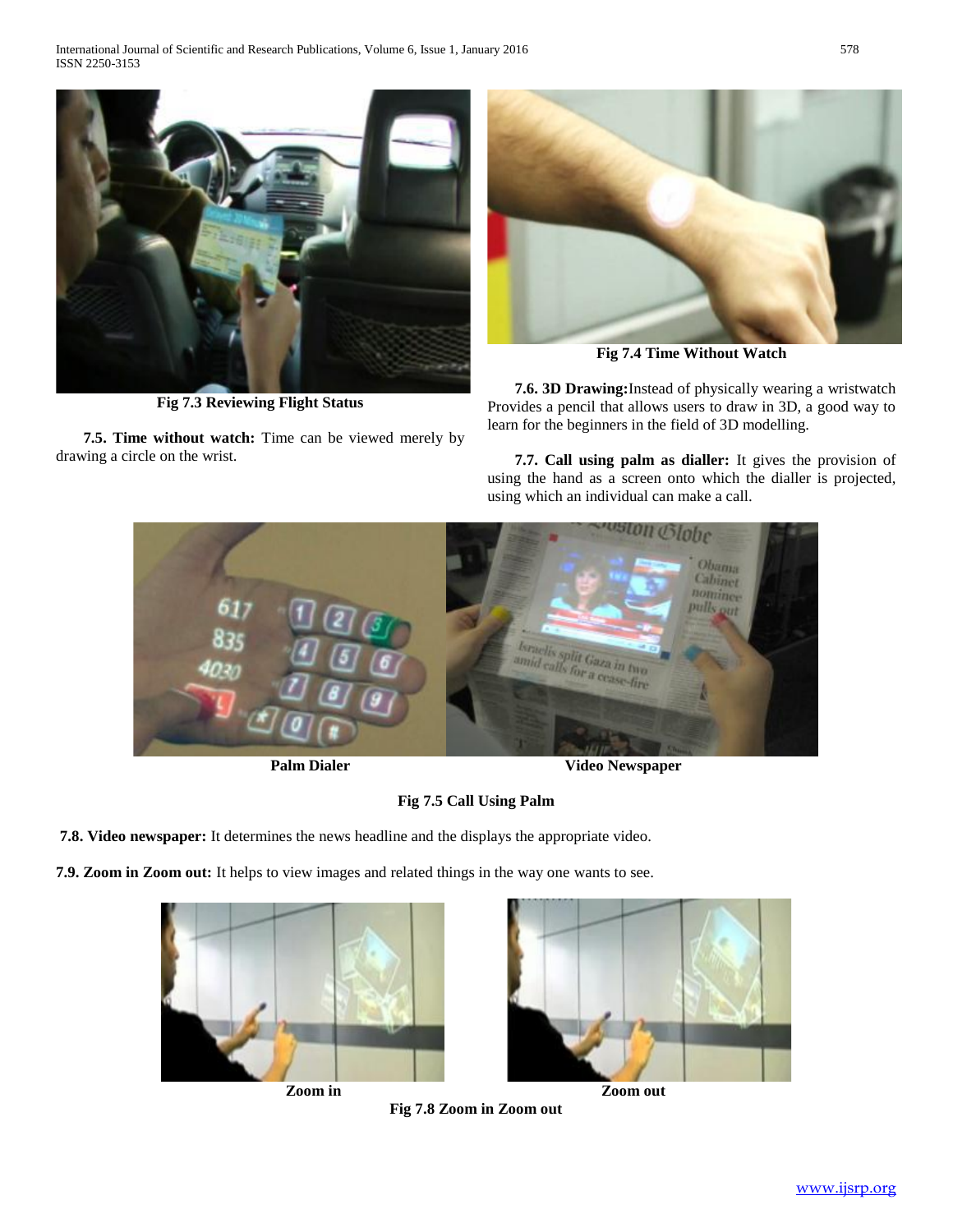# VIII. ADVANTAGES

 8.1.Sixth Sense is a user friendly interface which integrates digital information into the physical world and its objects, making the entire world your computer.

 8.2.Sixth Sense does not change human habits but causes computer and other machines to adapt to human needs.

 8.3. It uses hand gestures to interact with digital information, supports multi-touch and multi-user interaction.

 8.4. Data access directly from machine in real time. It is an open source and cost effective and we can mind map the idea anywhere.

 8.5.It is gesture-controlled wearable computing device that feeds our relevant information and turns any surface into an interactive display.

 8.6. It is portable and easy to carry as we can wear it in our neck.

 8.7.The device could be used by anyone without even a basic knowledge of a keyboard or mouse. There is no need to carry a camera anymore.

 8.8.If we are going for a holiday, then from now on wards it will be easy to capture photos by using mere fingers.

#### IX. FUTURE ENHANCEMENTS

9.1. To get rid of colour markers.

 9.2. To incorporate camera and projector inside mobile Computing device.

 9.3. Whenever we place pendant- style wearable device on table, it should allow us to use the table as multi touch user interface.

 9.4. Applying this technology in various interest like gaming, education systems etc.

9.5. To have 3D gesture tracking.

 9.6. To make sixth sense work as fifth sense for disabled person.

## X. FUTURE USE

 A wearable gesture interface or the Six Sense Technology can be very effective and useful in future for disabled persons who are not able to express themselves not able to speak out or hear or understand things. It could also serve as a boon in medical sector, such as for "COMA patients", who are not able to respond to external stimuli and only their mind alive while the rest of the body is dead.Six Sense can also be used in defence system.The wearable gesture interface can be attached as "Sixth Sense Brain" and it reads the mind gesture and performs task accordingly.This enhancement in the technology can make it very useful as well as can give a new life to all the disabled patients.

#### XI. CONCLUSION

 Use of gesture movement and speech integrated circuits has made sixth sense technology an emerging innovative idea. It provides us a smooth access to information thatmay help us to make crucial decisions. The ultimate power of Sixth Sense lies within the potential it holds to connect Internet with the real world and superimposing the data on the world itself. Although upcoming technologies like 5 pen PC technology allow us to carry computers alongside with us in our pockets, a link between the digital devices we can carry and its interactions with real world, also our speech, has not yet been found. The masterstroke here is that Sixth Sense identifies the objects around oneself, let us access the information in the way we want and displays that information as well, all this in the most simplest of the ways. Felicitous awareness of this technology will point to even further development and use of this technology, which in-turn will aid in obtaining information and operating any type of function practically at any time. And this can be achieved simply by using gestures and commands.

 Clearly, this has the potential of becoming the ultimate "transparent" user interface for accessing information about everything around us. If they can get rid of the coloured finger caps and it ever goes beyond the initial development phase, that is. But as it is now, it may change the way we interact with the real world and truly give everyone complete awareness of the environment around us.

#### **REFERENCES**

- [1] www.pranavmistry@mit.com
- [2] www.github.com/sixthsense/p/sithsense
- [3] Communication and Computational Intelligence (INCOCCI), 2010 International Conference on 27-29 Dec. 2010, 336-339, Erode, INSPEC Accession Number: 11887446, Current Version: 24 March 2011.
- [4] Intelligent Agent Technology, 2006. IAT'06. IEEE/WIC/ACM International Conference on 18-22 Dec. 2006, pp 191-194 Hong Kong, ISBN: 0-7695-2748-5, INSPEC Accession Number: 10208238 Digital Object Identifier: 10.1109/IAT.2006.111.
- [5] Steve Mann with Hal Niedzviecki, "Cyborg: Digital Destiny and Human Possibility in the Age of the Wearable Computer", ISBN 0385658257 (Hardcover), Random House Inc, 304 pages, 2001.
- [6] John Wiley and Sons, Intelligent Image Processing, pp. 384,02001NOV02, ISBN 0-471-40637-6 sixthsense, Pranav Mistry.
- [7] Aastha, Rashmi, Sakshi Bhatia and Geeta Rani, "Sensing the Sixth Sense Technology", International Journal of Information Technology and Knowledge Management January-June 2012, Volume 5, No. 1, pp. 201-204
- [8] S. Sadhana Rao, "Sixth Sense Technology", Proceedings of the International Conference on Communication and Computational Intelligence – 2010, Kongu Engineering College, Perundurai, Erode, T.N.,India.27 – 29 December,2010.pp.336-339.
- [9] Amit Kumar Gupta and Mohd Shahid, "The Sixth Sense Technology", Proceedings of the 5th National Conference; INDIACom-2011 Computing For Nation Development, March 10 – 11, 2011, Bharati Vidyapeeth's Institute of Computer Applications and Management, New Delhi
- [10] P. Mistry, P. Maes. "SixthSense A Wearable Gestural Interface". In the Proceedings of SIGGRAPH Asia 2009, Sketch. Yokohama, Japan. 2009
- [11] P. Mistry, P. Maes. "SixthSense A Wearable Gestural Interface". In the Proceedings of SIGGRAPH Asia 2009, Emerging Technologies. Yokohama, Japan. 2009
- [12] P. Mistry, P. Maes, L. Chang. "WUW Wear Ur World A Wearable Gestural Interface". In the CHI '09 extended abstracts on Human factors in computing systems. Boston, USA. 2009
- [13] http://dspace.cusat.ac.in/jspui/bitstream/123456789/2207/1/SIXTH%20SEN SE%20TECHNOLOGY.pdf
- [14] http://researchjournals.in/documents/published/2235.pdf
- [15] P. Mistry. "The thrilling potential of SixthSense technology". TEDIndia 2009. Mysore, India 2009